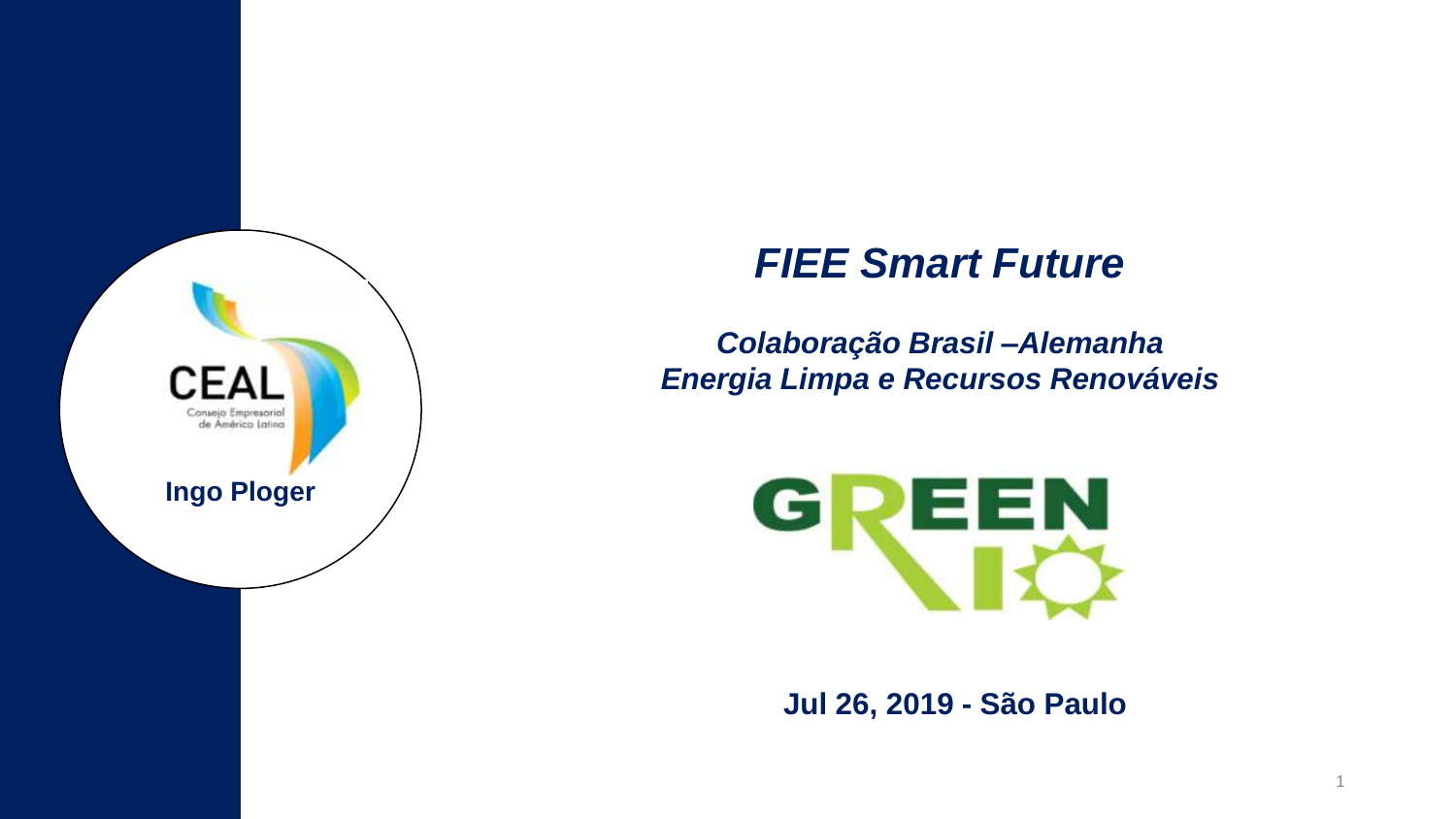### **GLOBAL MEGATRENDS what the CONSUMER PREFER?**

| They care about the state of the planet                                 | and they feel responsible                                                                                    |  |  |  |
|-------------------------------------------------------------------------|--------------------------------------------------------------------------------------------------------------|--|--|--|
| care personally about protecting the planet                             | are increasingly conscious of their personal impact on the planet                                            |  |  |  |
| They are trying to be more sustainable                                  | but there is always room for improvement                                                                     |  |  |  |
| claim to be trying to live more sustainably                             | think they could probably do more                                                                            |  |  |  |
| They accept their duty of care for the next generation                  | and think brands should too                                                                                  |  |  |  |
| know it's important to preserve the planet for future generations       | 86%<br>think that companies/brands that continue to<br>deplete finite resources are stealing from the future |  |  |  |
| They want to choose sustainable products                                | but they don't know which ones are actually sustainable                                                      |  |  |  |
| would always pick the brand which had a better record of sustainability | believe there's not enough information on products<br>for consumers to assess how sustainable they are       |  |  |  |
| They are not opposed to paying more for sustainability                  | but they are not happy about it either                                                                       |  |  |  |
| they protect the environment or don't infringe on human rights          | say they should not have to pay more for sustainable<br>products and services                                |  |  |  |
| They don't think sustainable equals luxury                              | but tides could be turning                                                                                   |  |  |  |
| think sustainable products come across less as luxury and more "hippy"  | equate sustainable with quality                                                                              |  |  |  |
| They think that companies need to take responsibility                   | otherwise there should be consequences                                                                       |  |  |  |
| of the planet and its people                                            | think companies/brands that pollute the environment should be fined                                          |  |  |  |

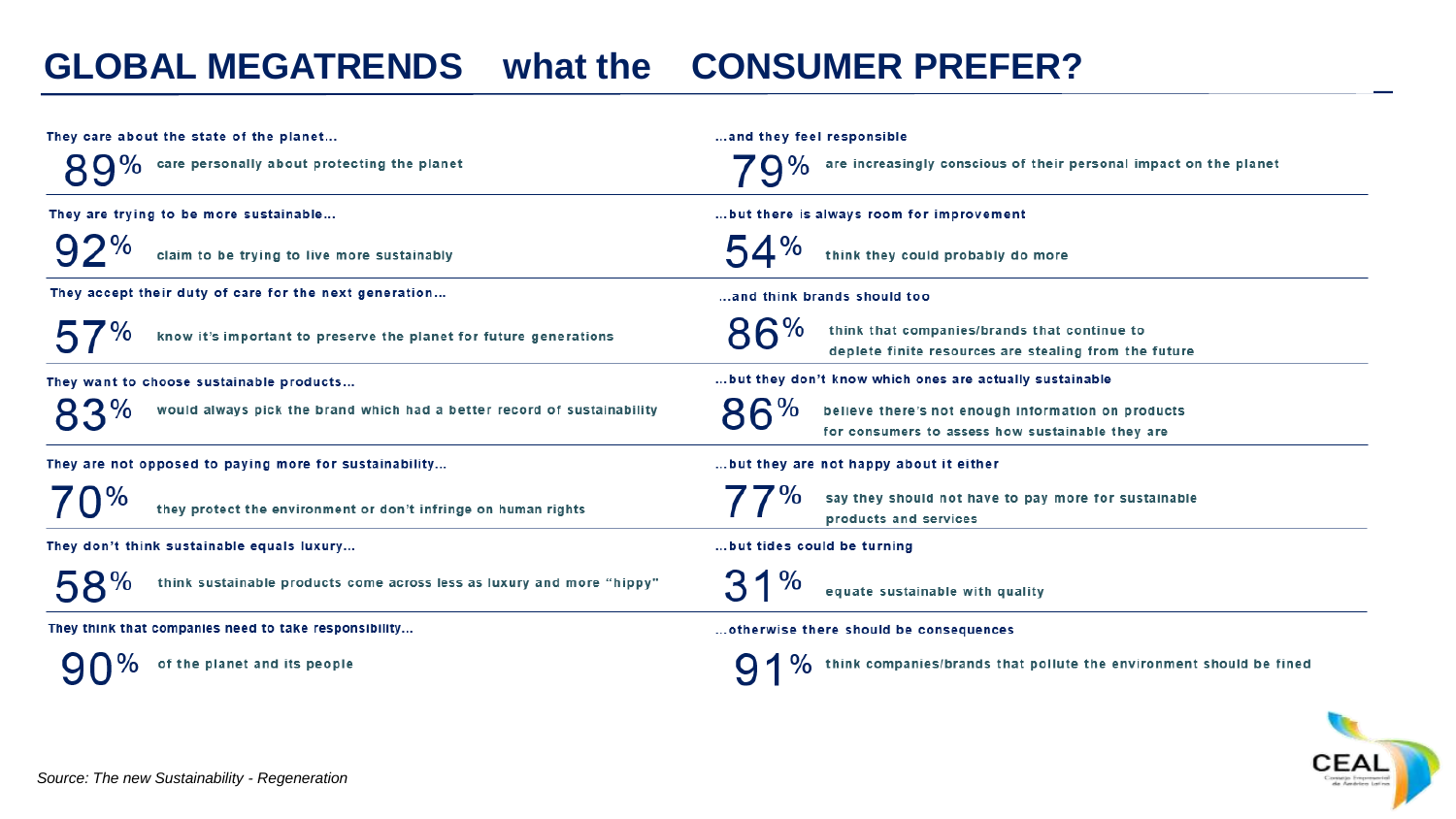#### **GLOBAL MEGATRENDS CONSUMER PREFERENCE**

## **UN** SUSTAINABILITY DE VELOPMENT GOALS

FIGURE 5: Consumer ranking of which UN Sustainable Development Goals are most important for companies to work towards, all countries

| Rank |                                                                                                            | UN goal | Rank |                                   |                                                      | UN goal |
|------|------------------------------------------------------------------------------------------------------------|---------|------|-----------------------------------|------------------------------------------------------|---------|
| #1   | <b>Ensure responsible</b><br>consumption and production<br>(including recycling)                           | 12      | #6   |                                   | Ensure availability of<br>clean water and sanitation | 6       |
| #2   | Build resilient infrastructure,<br>inclusive and sustainable<br>industrialization and foster<br>innovation | 9       | #7   | <b><i>TIN</i></b><br>$\Box$<br>আ⊅ | Combat climate change<br>and its impact              | 13      |
| #3   | Protect, restore and promote<br>life on land (protecting plant<br>and animal life/biodiversity)            | 15      | #8   |                                   | No poverty                                           |         |
| #⊿   | Good health and wellbeing<br>(including air quality)                                                       | 3       | #9   |                                   | Ensure access to affordable<br>and clean energy      | 7       |
| #5   | <b>Make cities and communities</b><br>inclusive, safe, resilient and<br>sustainable                        | 11      | #1   |                                   | <b>Promote decent work</b><br>and economic growth    | 8       |

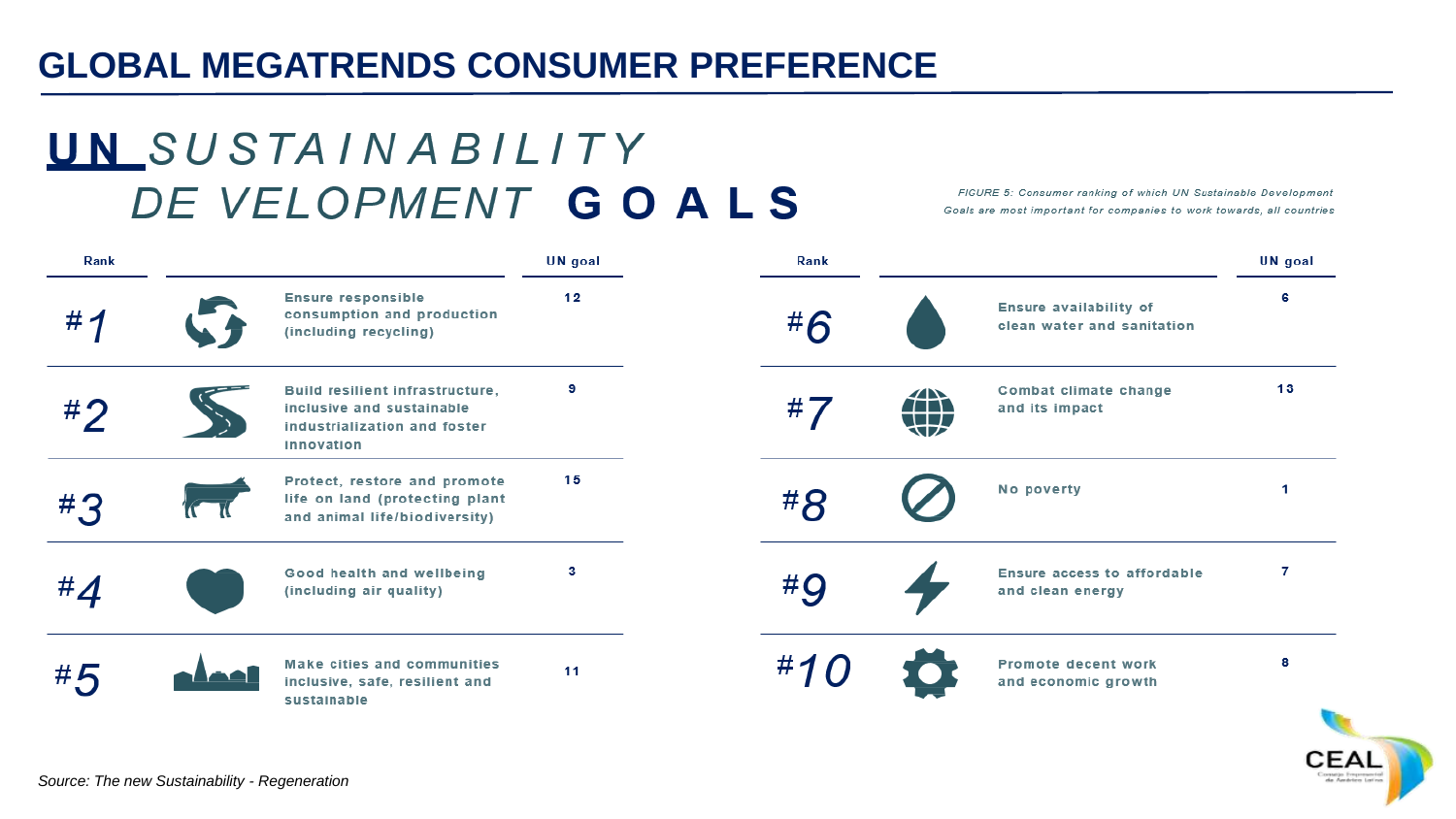#### **Megatrends Impacts on Latin America**



**CEAL** 

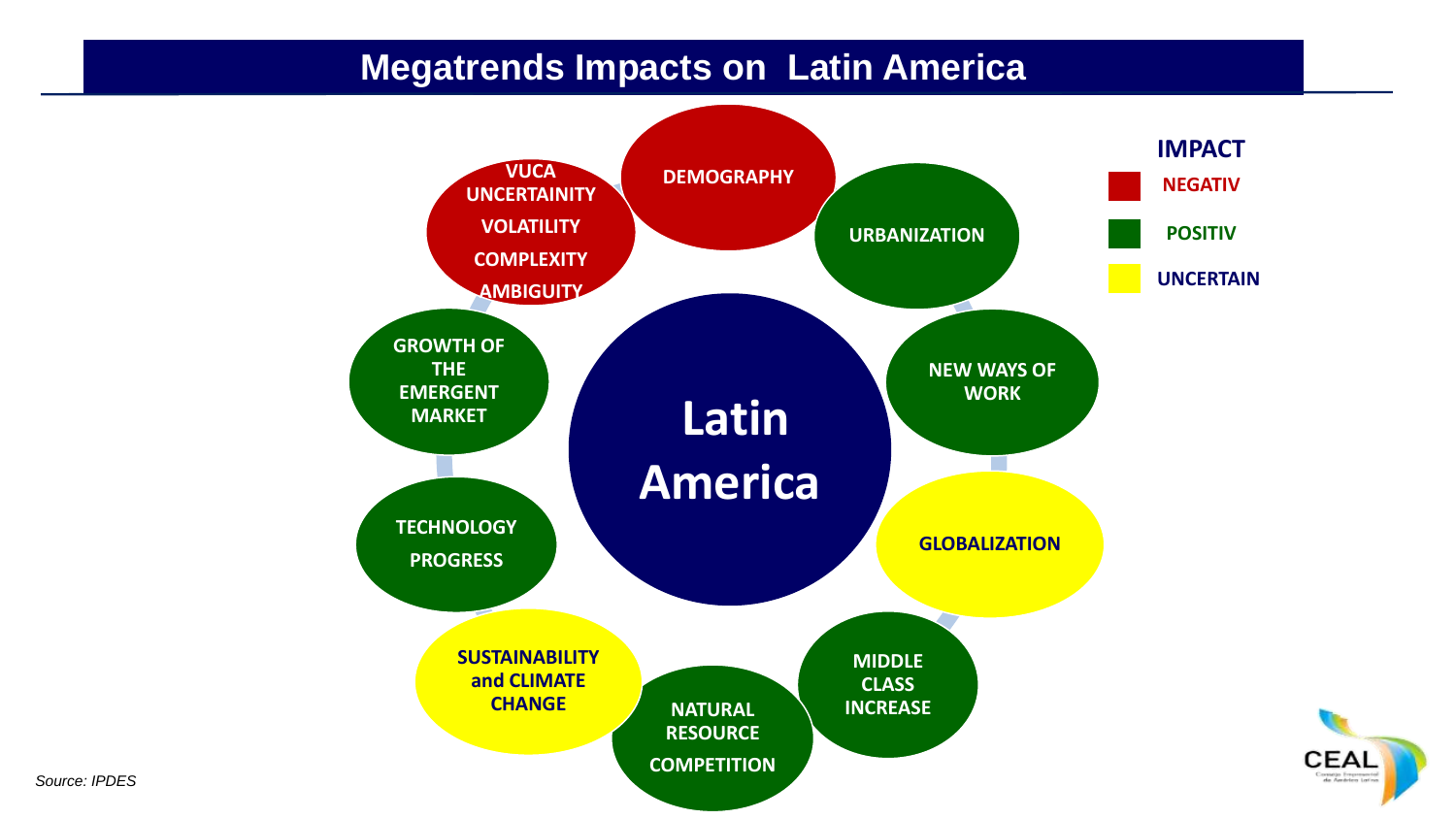#### **The Consumer want to live in a better World – more safe and sustainable**



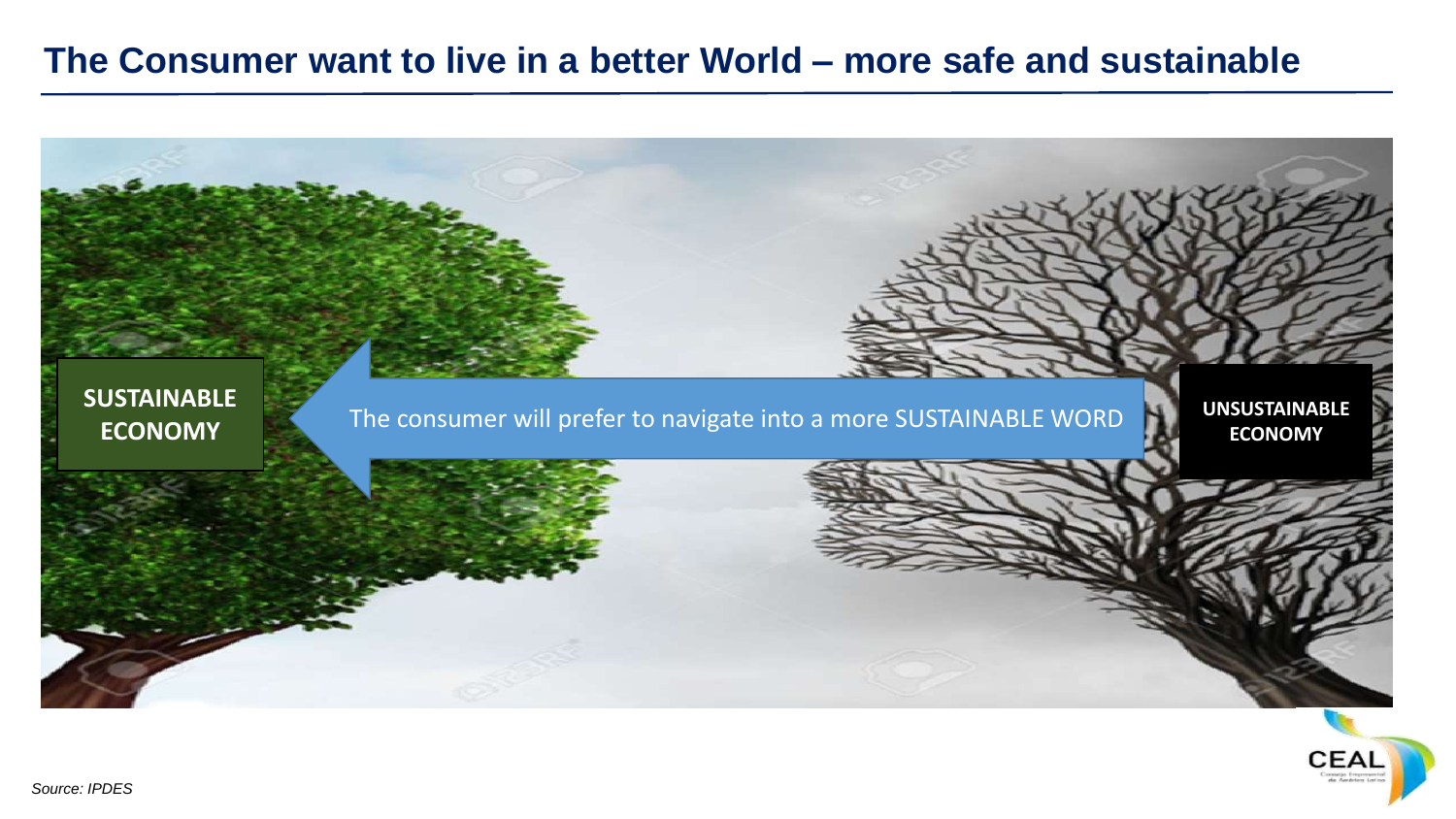#### **FROM the OLD ECONOMY to a new one - the Sustainable BIOECONOMY -**



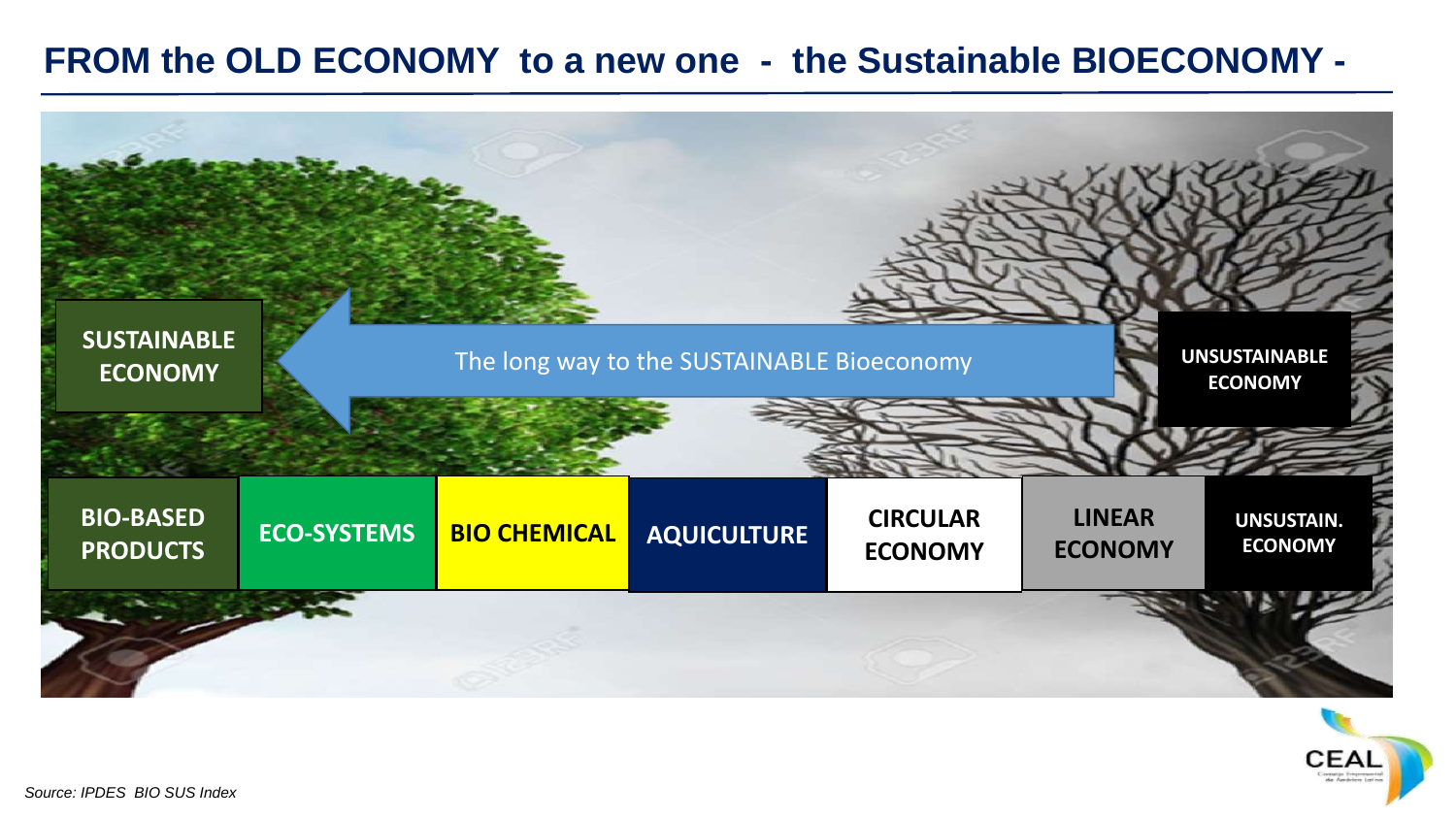#### **The different components to reach from now to a Sustainable Bioeconomy**



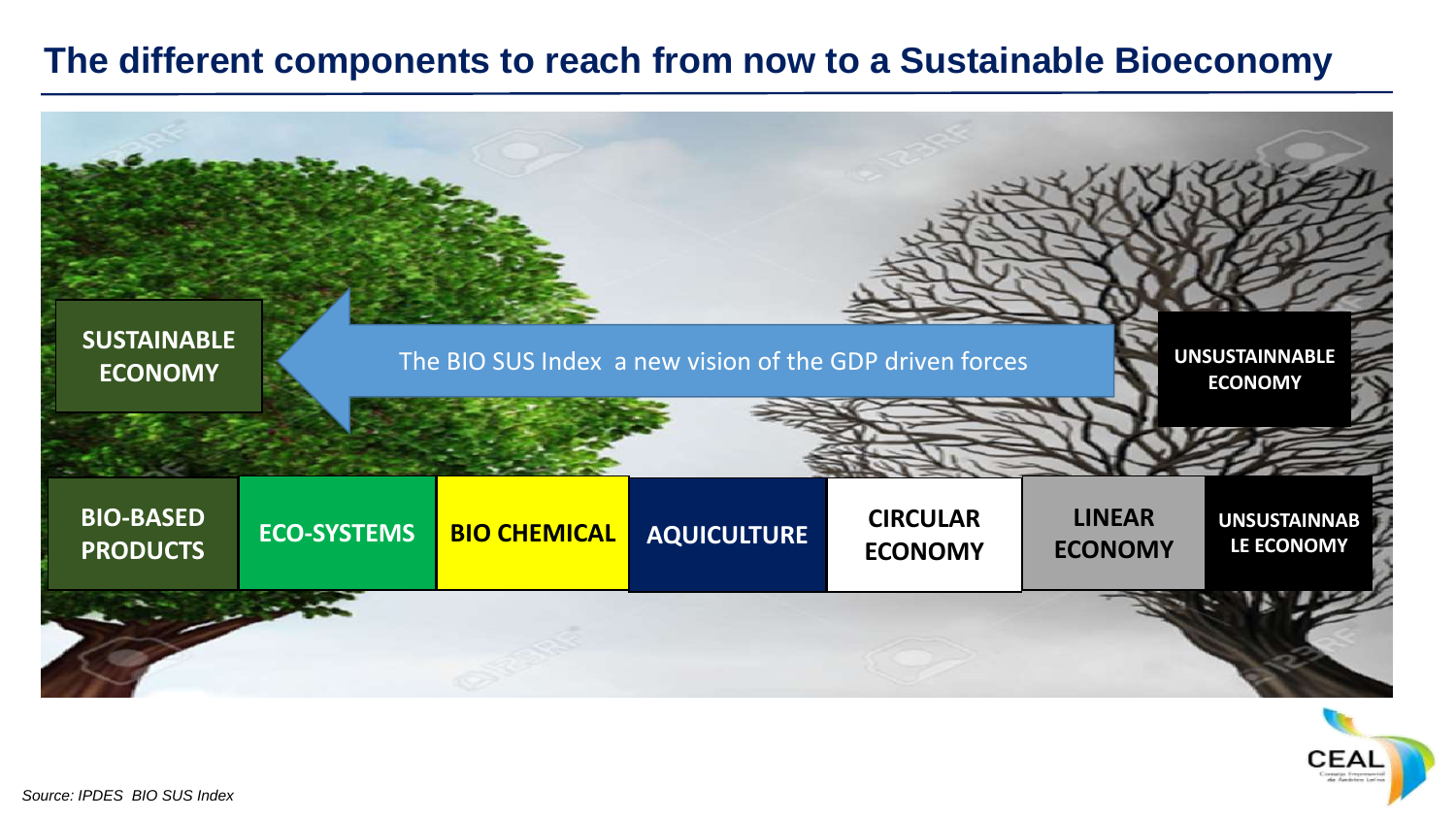#### **Example of BRAZIL Sustainable BIOECONOMY**

| <b>BIO-BASED PRODUCTS</b>                                                                           | <b>ECO-SYSTEMS</b>                                                              | <b>BIO CHEMICAL</b>                                                                         | <b>AQUACULTURE</b>                                                |
|-----------------------------------------------------------------------------------------------------|---------------------------------------------------------------------------------|---------------------------------------------------------------------------------------------|-------------------------------------------------------------------|
|                                                                                                     |                                                                                 |                                                                                             |                                                                   |
| <b>Vegetable Origen</b><br><b>Animal Origen</b><br><b>Food, Feed, Fibers</b><br><b>End products</b> | <b>Environment</b><br><b>Protection</b><br><b>Recovery</b><br><b>Prevention</b> | <b>Bio Processes</b><br><b>Biotechnology</b><br><b>Biochemistry</b><br><b>Bio Energetic</b> | <b>Protein</b><br>$\bullet$<br><b>Plants (algae)</b><br>$\bullet$ |
|                                                                                                     |                                                                                 |                                                                                             |                                                                   |
| <b>Bioeconomy Data</b>                                                                              | <b>Environment Protection</b>                                                   | <b>Biochemical</b>                                                                          | <b>Aquaculture</b>                                                |
| 20-25% do GDP                                                                                       | 5-7% GDP                                                                        | 5-7% GDP                                                                                    | 3-4% GDP                                                          |

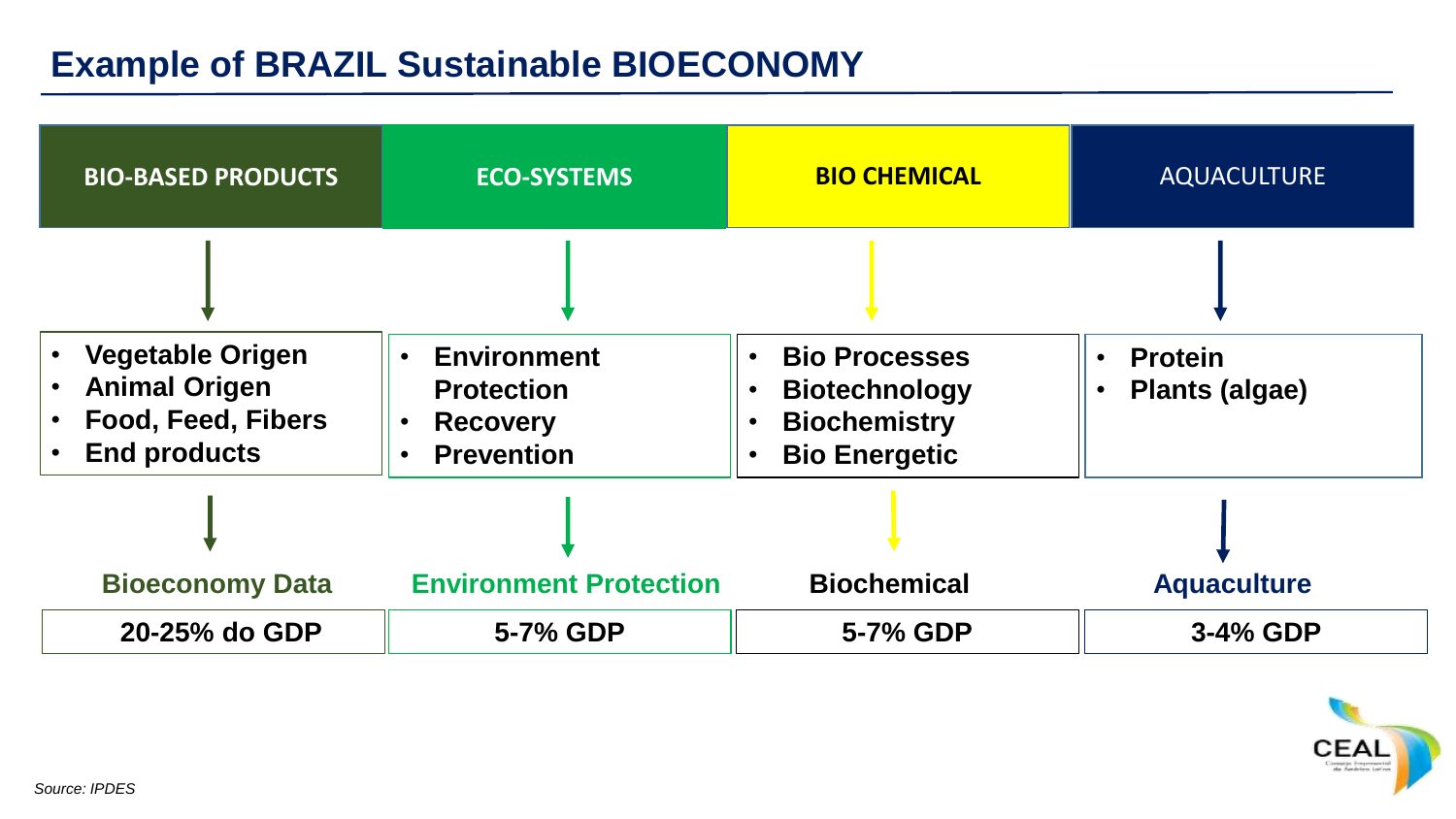#### **BIOECONOMY X SUSTAINABILITY**



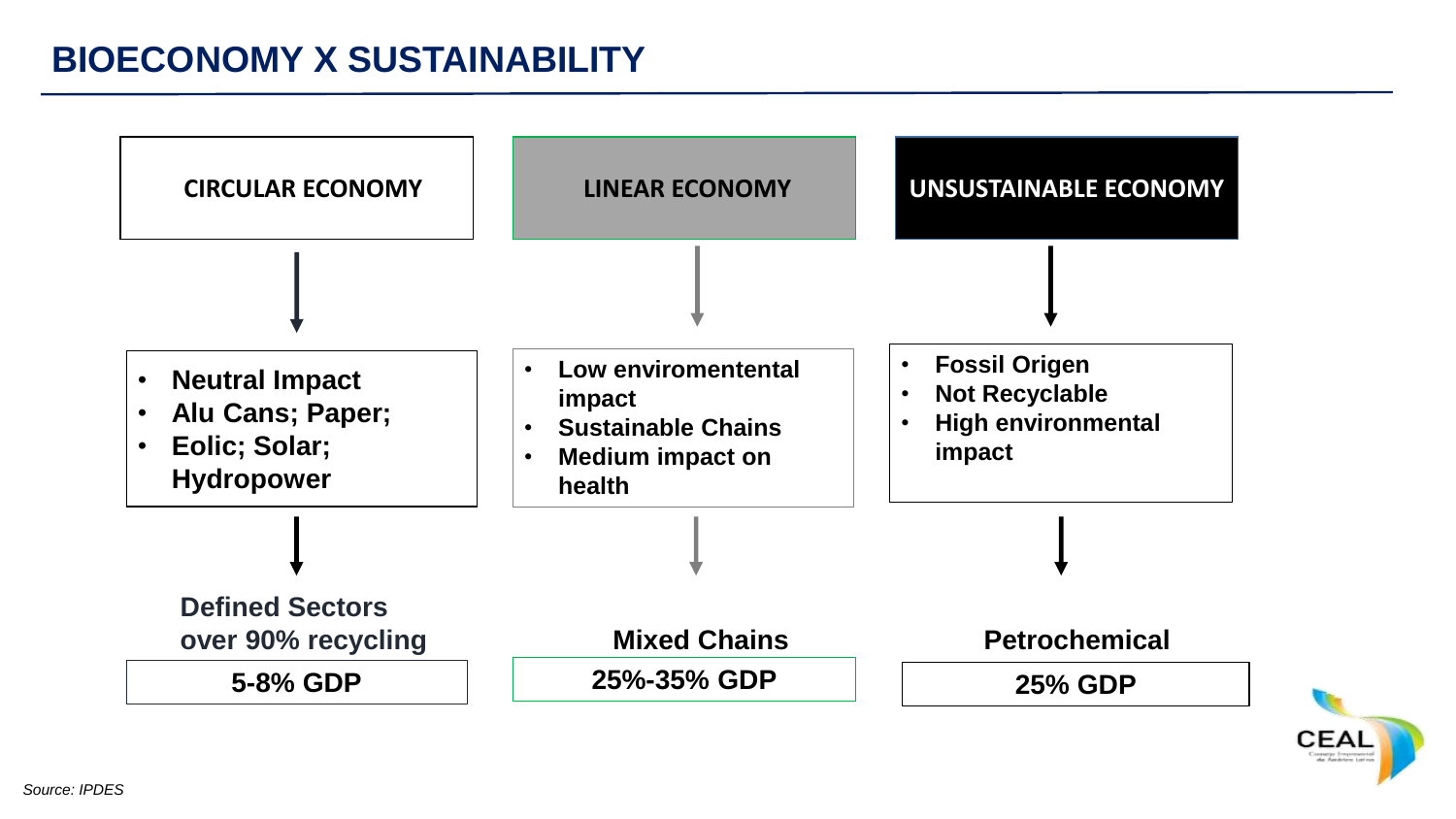#### **Different BIOSUS INDEX per Country in % of the GDP**

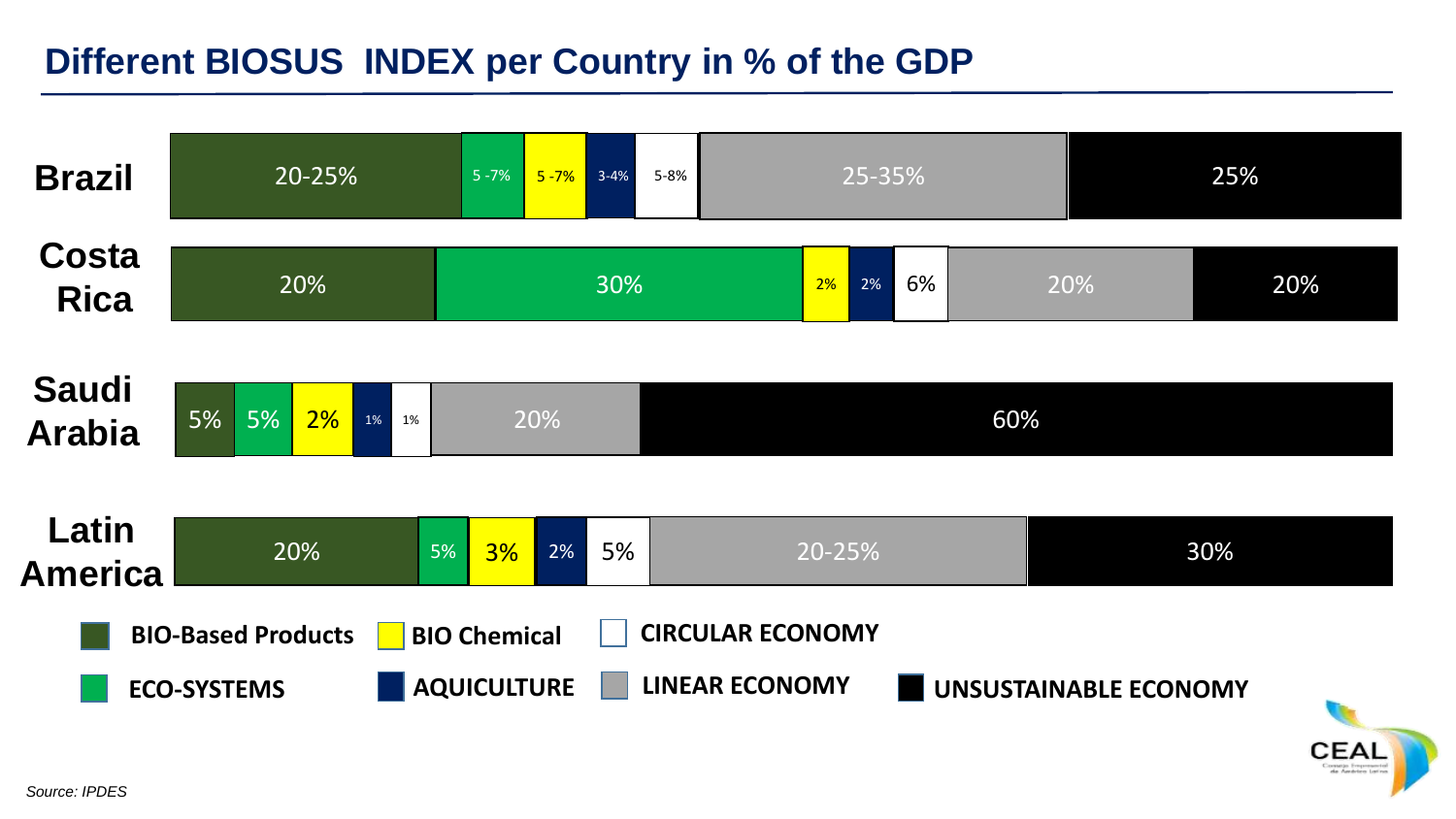

### **Latin America: Energy consumption by fuel**

**Source: BP**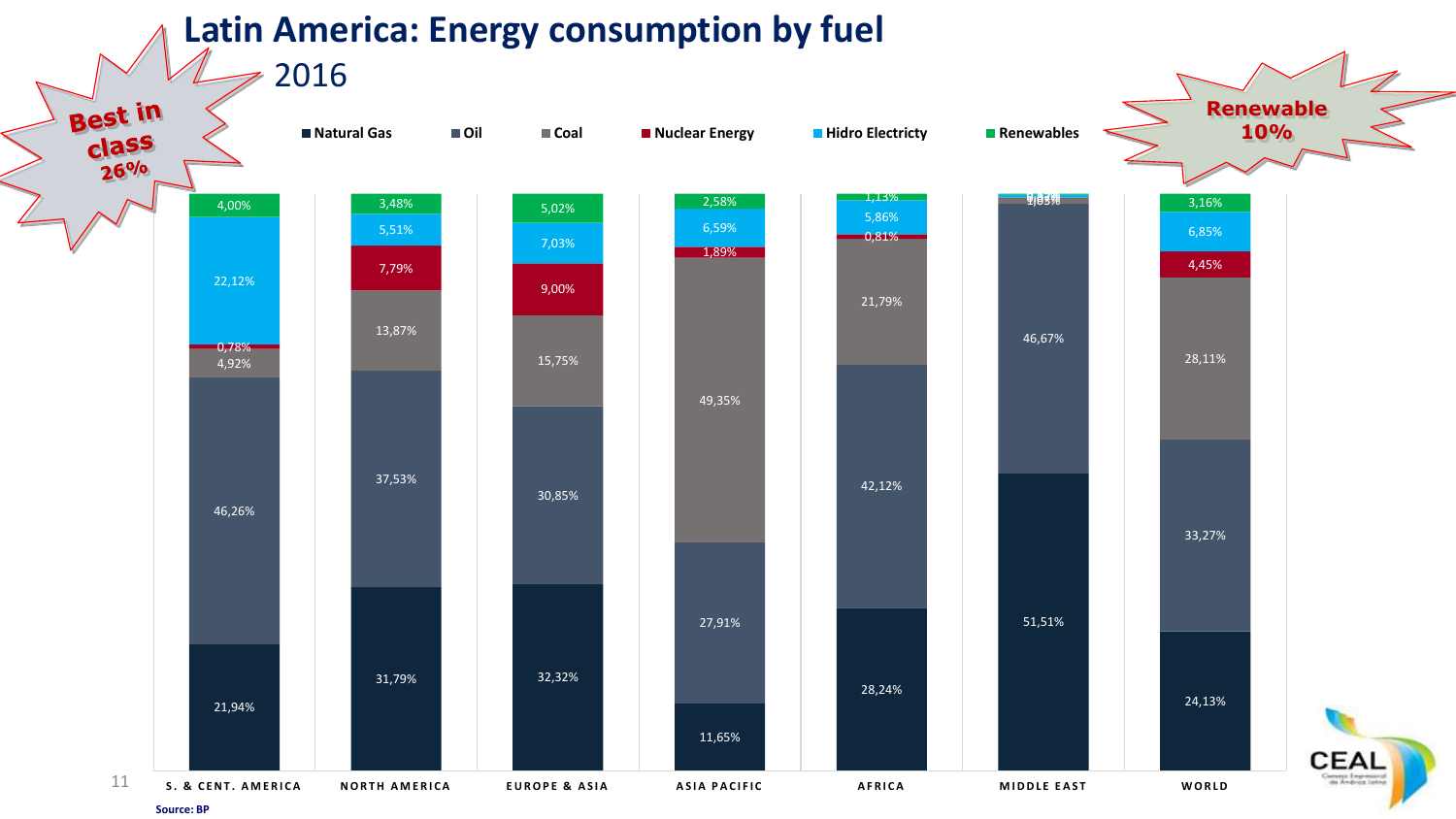#### **BIOECONOMY POLICIES**



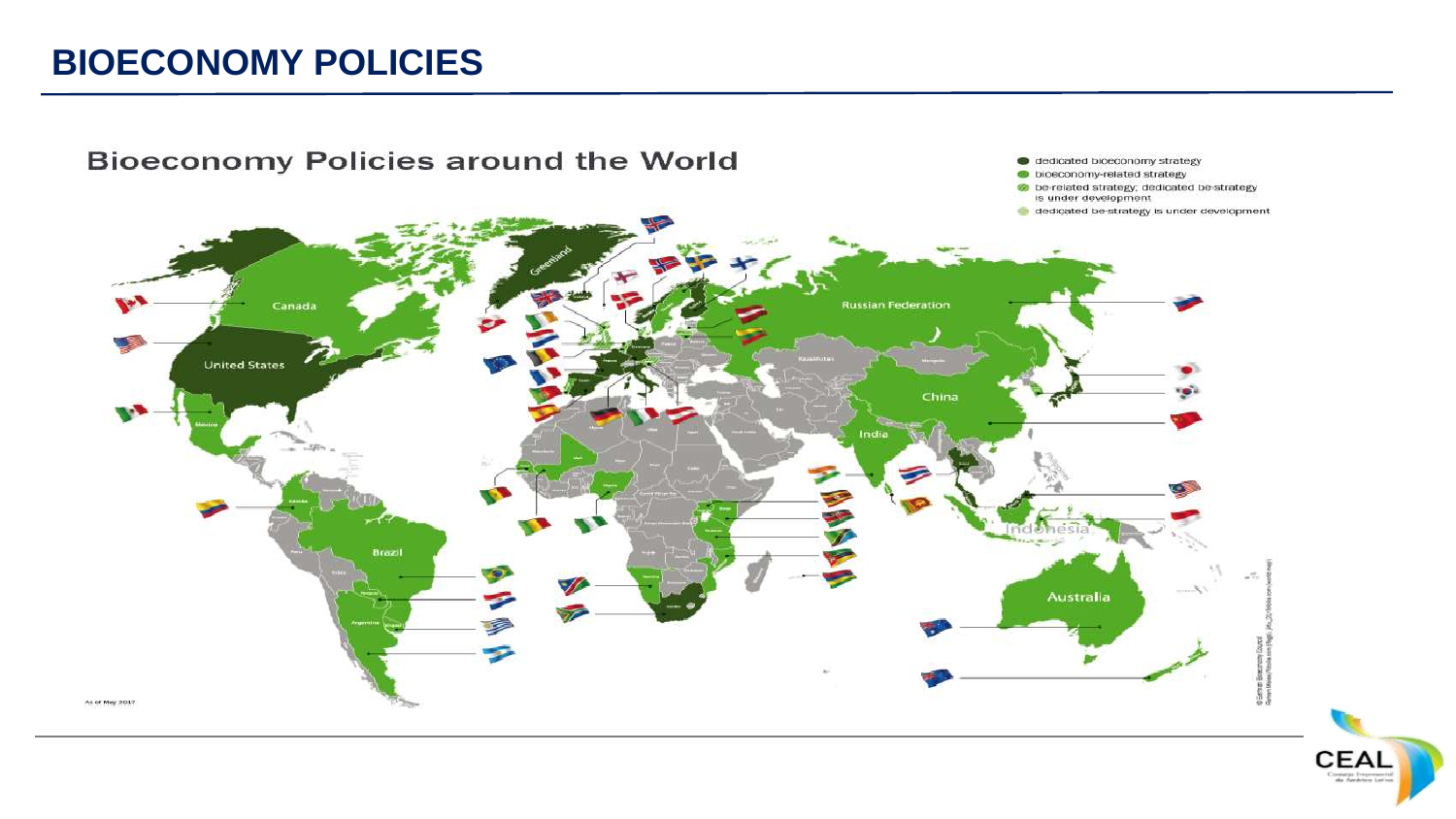#### **GLOBAL BIO-POWER**



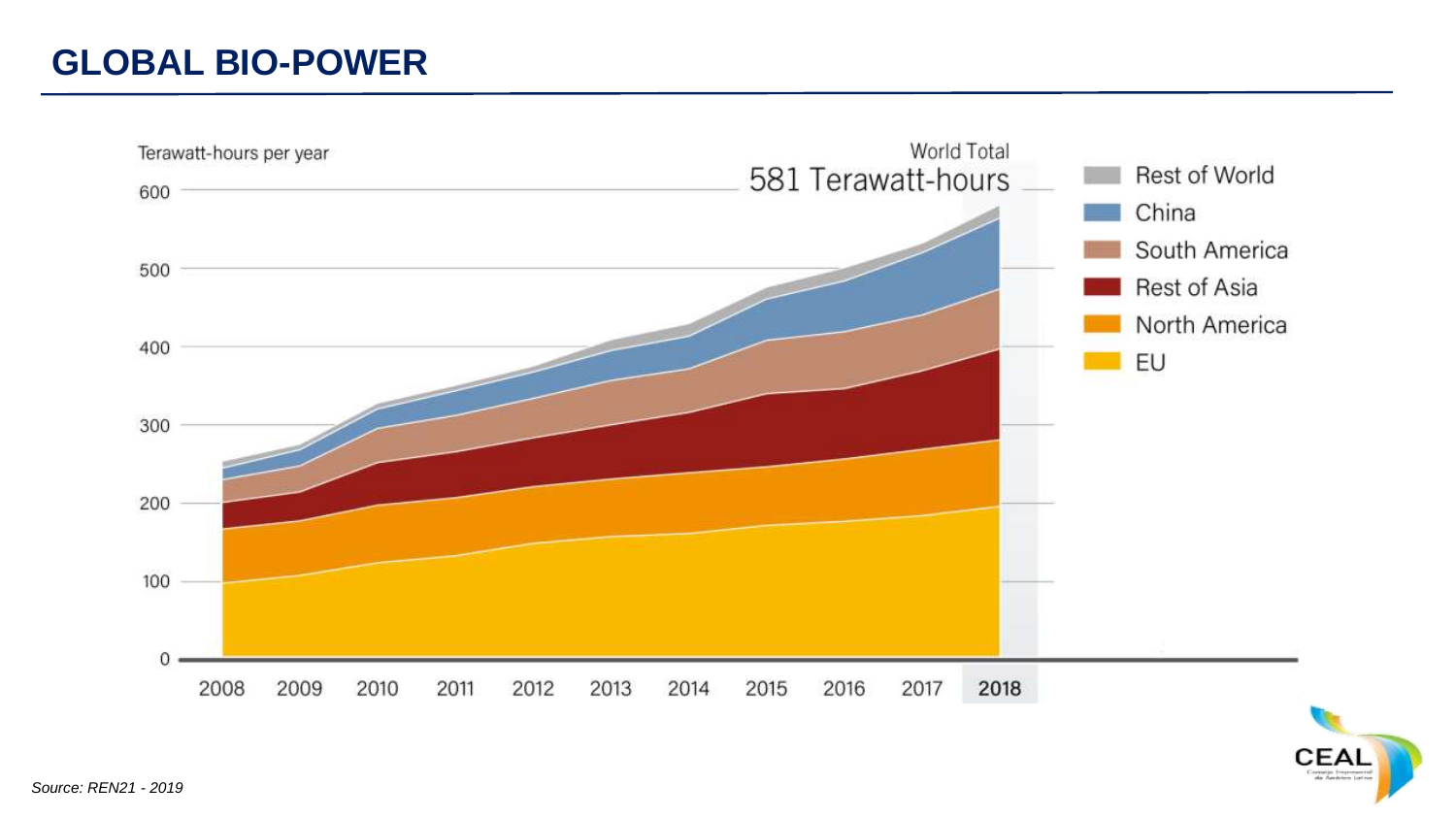## *German Brazilian Strategic Agreement on Energy*

*with focus on renewables and energy efficiency*  **March 2012 Decreto 7.68/2012**

- **Objective is stimulating production and use of renewable energy like solar, Eolic, bioenergy and water powered.**
- **Transfer of technology**

CEAL L

de América Latina

- **Efficiency on energy programs**
- **Inclusive programs on social development**
- **Micro generation and distribution**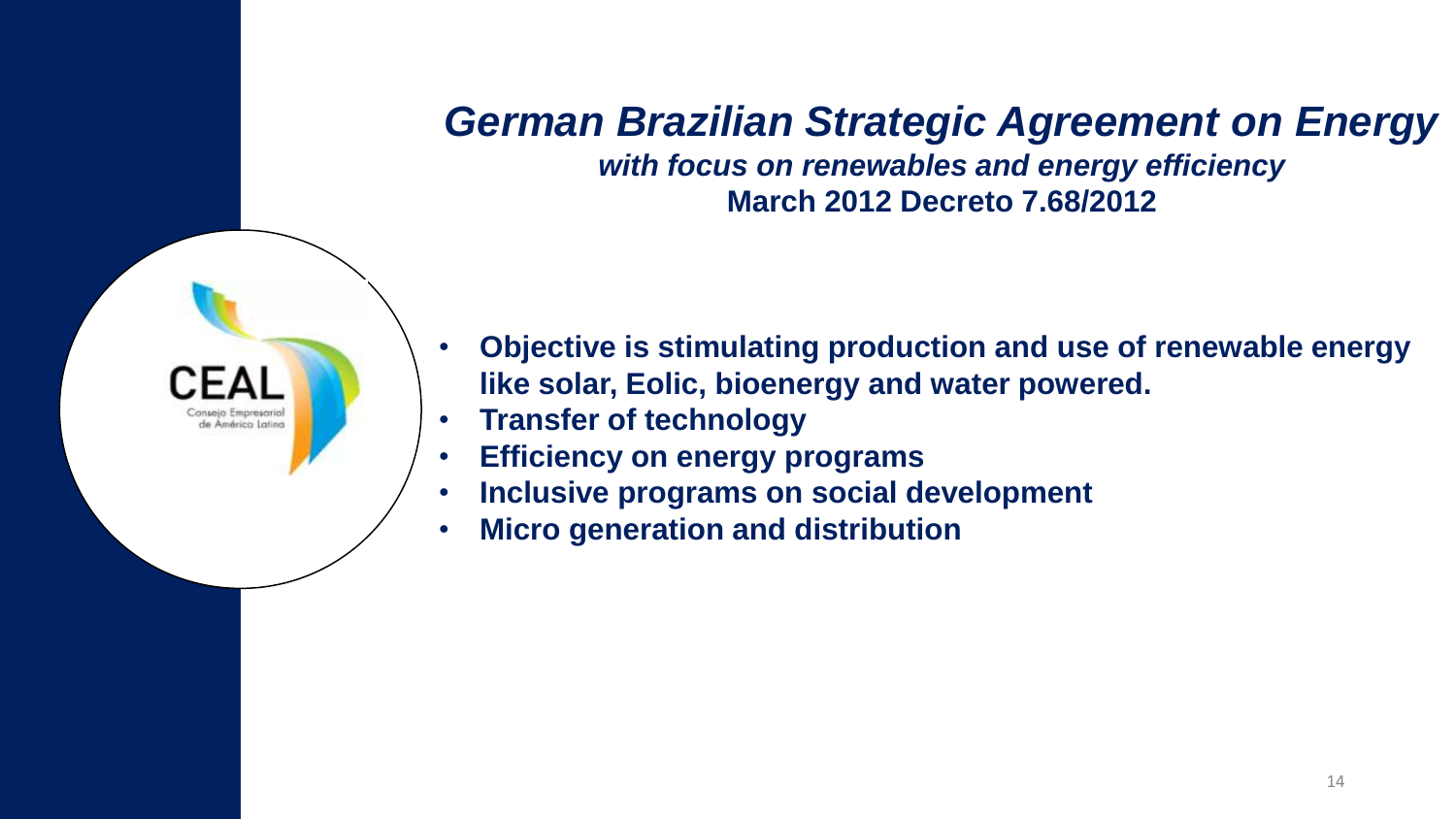

*SUSTAINABLE BIOECONOMY CHALLENGE includes Energy efficiency and Renewable resources* 

- *1. Promoting Sustainable Consumption and Investments decision*
- *2. Ensuring Policy coherence in the Countries*
- *3. Promoting Convergent Regional and Global Policies*
- *4. Promoting better Quality of Life, food security, inclusion, biodiversity, health and aging agenda*
- *5. Sharing Innovation, encouraging Science and Technology*
- *6. Developing Forums and Platforms with relevant actors, for the open society dialog*
- *7. Enhancing SME, individuals, organizations, funding's, to scale business in the societies.*

#### **Jul 26, 2019 São Paulo**